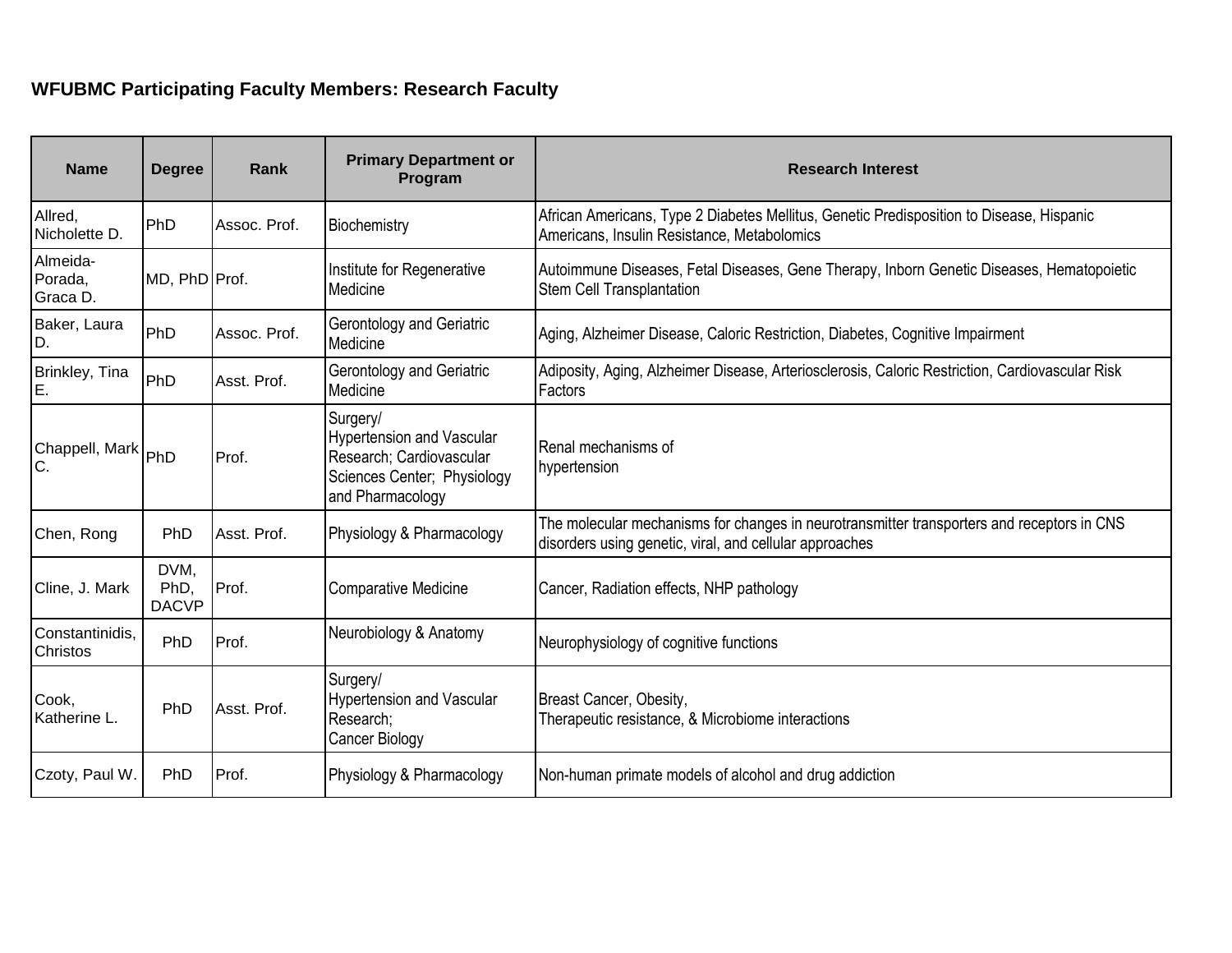| <b>Name</b>            | <b>Degree</b> | Rank            | <b>Primary Department or</b><br>Program                                                                                                            | <b>Research Interest</b>                                                                                 |
|------------------------|---------------|-----------------|----------------------------------------------------------------------------------------------------------------------------------------------------|----------------------------------------------------------------------------------------------------------|
| Debinski,<br>Waldemar  | MD,<br>PhD    | Prof.           | Cancer Biology;<br>Radiation Oncology;<br>Microbiology/ Immunology &<br>Neurosurgery                                                               | Primary brain tumors of dismal prognosis, malignant gliomas.                                             |
| Diz,<br>Debra I.       | PhD           | Prof., Director | Surgery/<br><b>Hypertension &amp; Vascular</b><br>Research; Physiology &<br>Pharmacology; Cardiovascular<br>Sciences Center, CTSI                  | Cardiovascular neuroscience; angiotensins; hypertension, aging                                           |
| Drenan, Ryan<br>M.     | PhD           | Assoc. Prof.    | Physiology & Pharmacology                                                                                                                          | Neuropharmacology of nicotine                                                                            |
| Ferris, Mark J.        | PhD           | Asst. Prof.     | Physiology and Pharmacology;<br>Center for Research in<br>Substance Use and Addiction                                                              | Systems and behavioral neuroscience of catecholamine and cholinergic signaling                           |
| Furdui,<br>Cristina M. | PhD           | Prof.           | <b>Molecular Medicine</b>                                                                                                                          | Molecular mechanisms linking redox balance to disease development and treatment, animal<br>models        |
| Godwin,<br>Dwayne      | PhD           | Prof.,<br>Dean  | Neurobiology and Anatomy<br>Neurology;<br>Physiology and Pharmacology;<br>Wake Forest Institute for<br>Regenerative Medicine                       | Neuroscience, Neuro-imaging, Neurophysiology Epilepsy, Addiction, Traumatic Brain Injury,<br><b>PTSD</b> |
| Haas, Karen<br>M.      | PhD           | Assoc. Prof.    | Microbiology & Immunology                                                                                                                          | Understanding how B lymphocytes are regulated to produce antibodies                                      |
| Hollis,<br>Thomas      | PhD           | Prof.           | Biochemistry                                                                                                                                       | Nucleic acid metabolism                                                                                  |
| Howlett,<br>Allyn      | PhD           | Prof.           | Physiology and Pharmacology;<br>Surgery/<br><b>Hypertension and Vascular</b><br>Research;<br>Center for Research in<br>Substance Use and Addiction | Biochemical neuropharmacology of cannabinoid receptors and cellular signaling                            |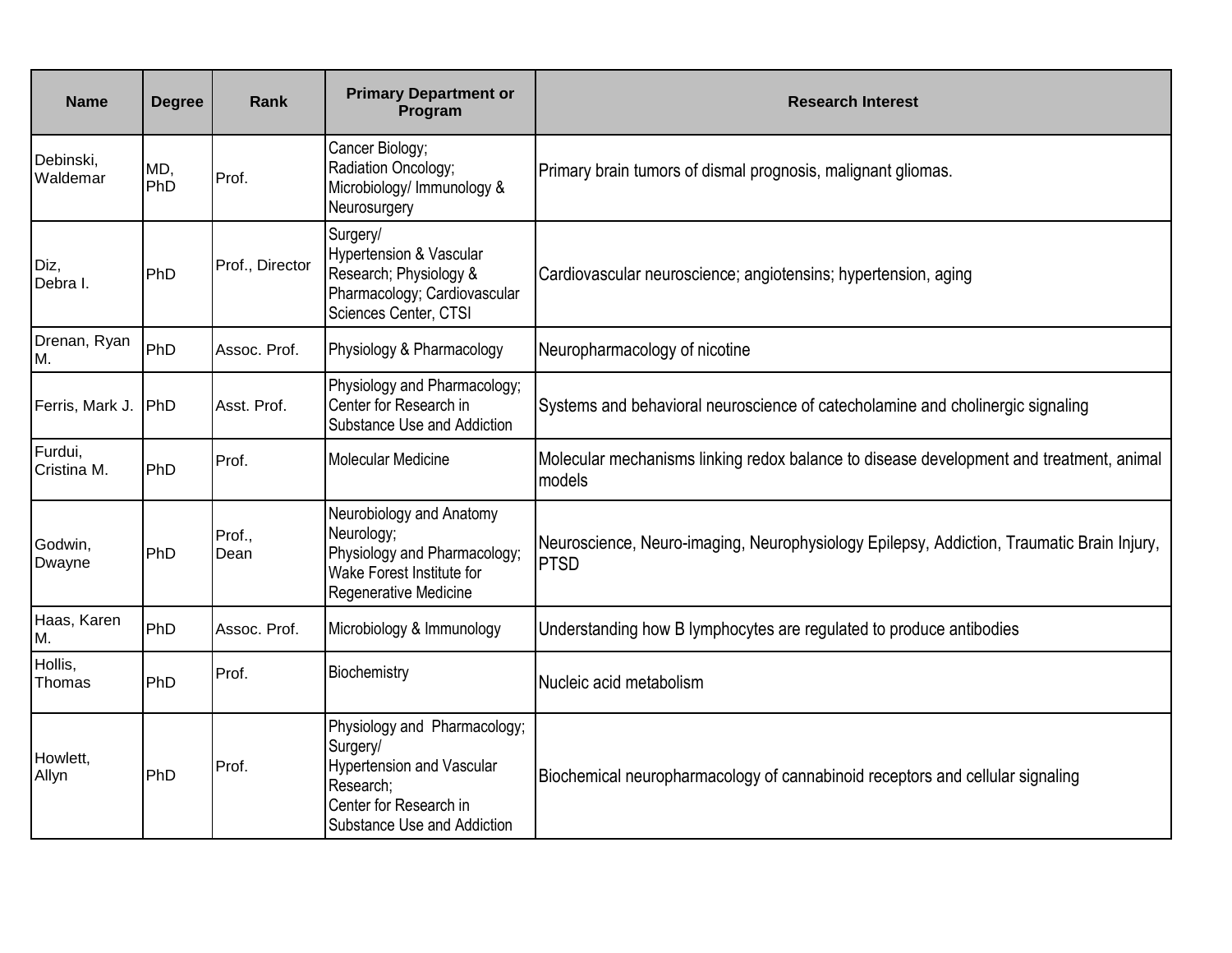| <b>Name</b>            | <b>Degree</b> | Rank                           | <b>Primary Department or</b><br>Program                                             | <b>Research Interest</b>                                                                                                                  |
|------------------------|---------------|--------------------------------|-------------------------------------------------------------------------------------|-------------------------------------------------------------------------------------------------------------------------------------------|
| Jones,<br>Sara R.      | PhD           | Prof.                          | Physiology & Pharmacology;<br>Center for Research in<br>Substance Use and Addiction | Addiction behavioral neuropharmacology; mono-amine neuro-chemistry                                                                        |
| Kavanagh,<br>Kylie     | PhD           | Assoc. Prof.                   | Pathology - Comparative<br>Medicine                                                 | Aging and Cellular Stress/Resistance/<br>Chaperone Proteins; Determinants Using Non-human Primate Models                                  |
| Kishida,<br>Kenneth    | PhD           | Assist. Prof.                  | Physiology and Pharmacology;<br>Neurosurgery;<br><b>Biomedical Engineering</b>      | Neurobiology of Human Decision-making                                                                                                     |
| Ko, Mei-Chuan PhD      |               | Prof.                          | Physiology and Pharmacology                                                         | Pharmacotherapy for pain and substance use disorder                                                                                       |
| Laurienti, Paul        | PhD           | Prof.                          | Radiology                                                                           | Functional connectivity during alcohol abuse                                                                                              |
| Lowther,<br>W. Todd    | PhD           | Assoc. Prof.                   | Biochemistry; Comprehensive<br><b>Cancer Center</b>                                 | Structural biology, biochemistry, and chemical biology of proteins in redox biology,<br>metabolism, and receptor signaling                |
| Ma, Tao                | PhD           | Assoc. Prof.                   | Internal Medicine Gerontology &<br>Geriatric Medicine                               | Disentangling normal brain aging from preclinical disease                                                                                 |
| Martin,<br>Thomas J.   | PhD           | Prof.                          | Anesthesiology                                                                      | Processes underlying pain and addiction, with a focus on behavior and circuitry in the brain<br>using rodent models                       |
| McClain,<br>Donald     | MD, PhD       | Prof.,<br><b>CTSI Director</b> | Endocrinology<br><b>CTSI</b>                                                        | Type 2 diabetes, obesity, metabolism, rodent models                                                                                       |
| McCool, Brian<br>А.    | PhD           | Prof.                          | Physiology & Pharmacology;<br>Center for Research in<br>Substance Use and Addiction | Cellular neurophysiology & neuropharmacology                                                                                              |
| Nader, Michael<br>Α.   | PhD           | Prof.                          | Physiology and Pharmacology<br>(Radiology)<br>(Primate Center)                      | Behavioral Neuropharmacology<br>Nonhuman primate models of<br>substance abuse<br>Brain imaging                                            |
| Nicklas,<br>Barbara J. | PhD           | Prof.                          | Gerontology and Geriatric<br>Medicine                                               | Aging; body composition; exercise; inflammation; obesity; weight loss                                                                     |
| Olivier,<br>Michael    | PhD           | Prof.                          | Internal Medicine/<br>Molecular Medicine                                            | Obesity and cardio-metabolic complications; Aging; Maternal-Fetal Health; DNA-binding<br>proteins; Hearing loss; Proteomics, Metabolomics |